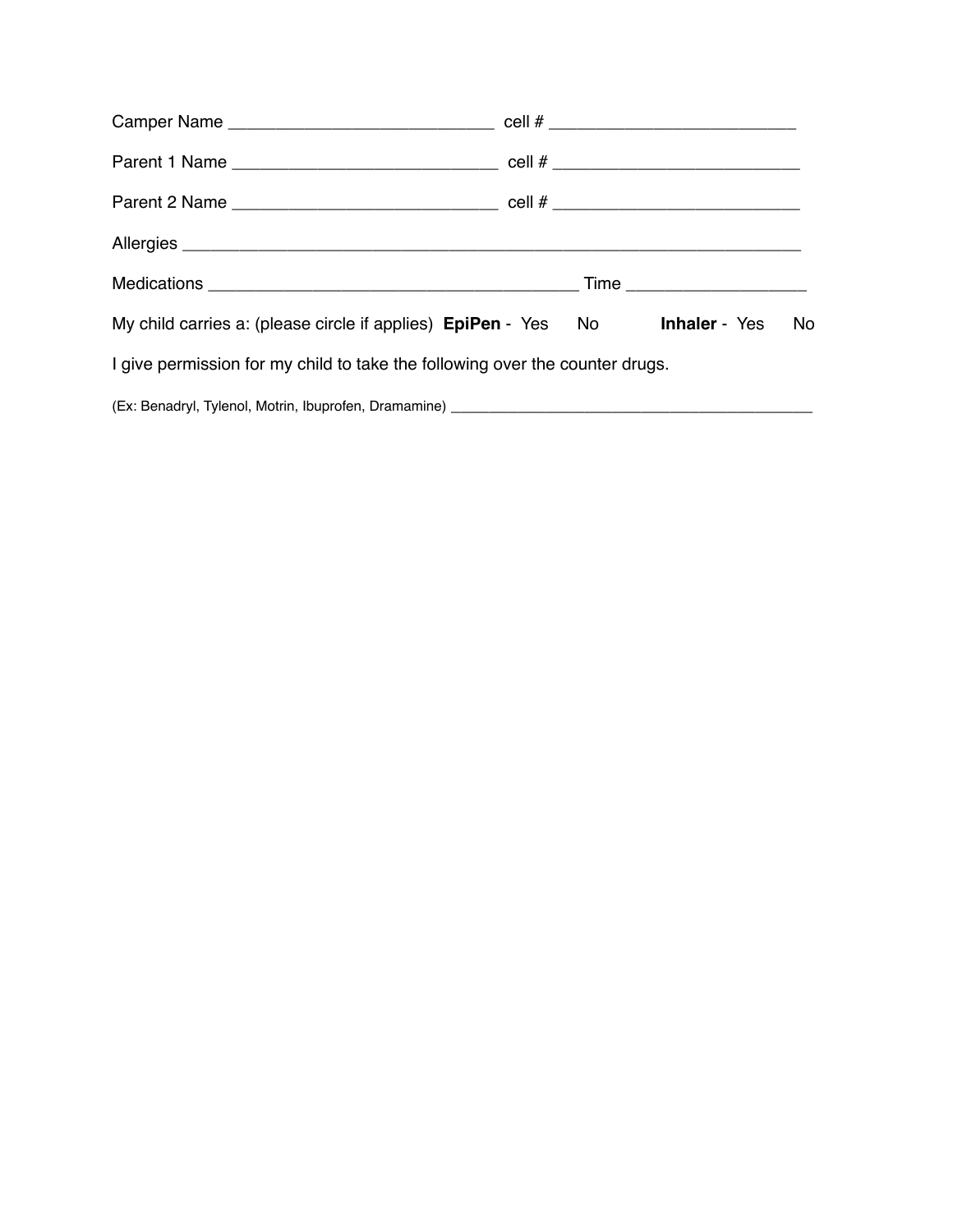## **ESTABLISHED 1957**

**MELVILLE, NY 631-694-3399** 

# EXTREME TEEN ORIENTATION PACKET

Please take some time to review the information in this packet with your child. **Once you have reviewed these materials please sign and return all documents where indicated**:

- 1)The Code of Conduct
- 2)The Cell Phone & Electronic Device Policy
- 3)Consent Form/Permission to allow your child to participate in and attend all day and overnight trips.
- 4)Bus and Hotel Rules

If you have any questions please contact Lou at

(631) 896-4810 or email Lou.Boccia@kenwaldaycamp.com.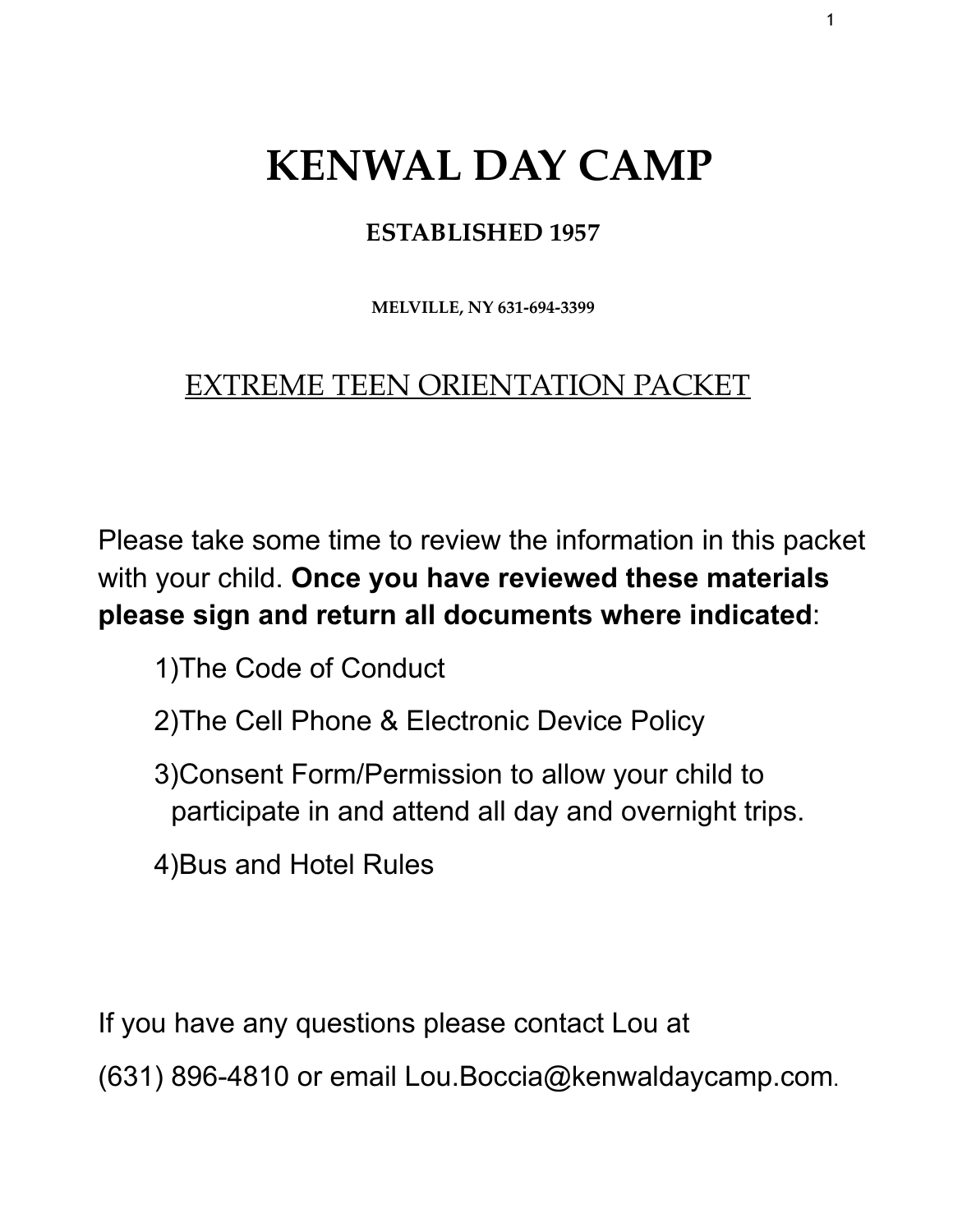# **KENWAL DAY CAMP Welcome Letter**

Kenwal Day Camp proudly presents our exciting Extreme Teen Travel Program. We are confident that you and your teen have selected one of the finest, most comprehensive travel programs in day camping today.

We have SIX overnight trips planned for this summer.

- **2 Days / 1 Night: Split Rock Resort**
- **2 Days / 1 Nights: Brownstone Exploratory Park / Tree Trails**
- **5 Days / 4 Nights: Virginia**
- **2 Days / 1 Night: Kalahari Water Resort**
- **3 Days / 2 Nights: Boston, MA**

#### **4 Days / 3 Nights: Crystal Springs Resort / Minerals Hotel and Spa**

These excursions along with our exciting day trips are sure to add up to a great summer of new experiences, adventure and most importantly… FUN!

**At Kenwal Day Camp, our number one priority is your child's safety.** We have worked hard to put together a great staff that is here to put your teen's safety and needs first. **Campers are allowed to bring cell phones on all trips. We are also pleased to announce that campers are allowed to bring additional electronic devices on our overnight trips (see cell phone & electronics policy)**. We understand that technology is developing at a rapid pace and the use of technology may be beneficial in certain situations. **It is essential that you and your teen understand and follow this policy**; by doing so, you will help us facilitate a smooth integration of these items.

Please review the enclosed materials with your camper and sign the Parent/Camper Orientation Policy form (page 9) and complete the Camper Information Card.

If you have any questions please feel free to contact me at:

[lou.Boccia@Kenwaldaycamp.com](mailto:lou.Boccia@kenwaldaycamp.com) or (631) 896-4810.

We are all looking forward to a fantastic summer!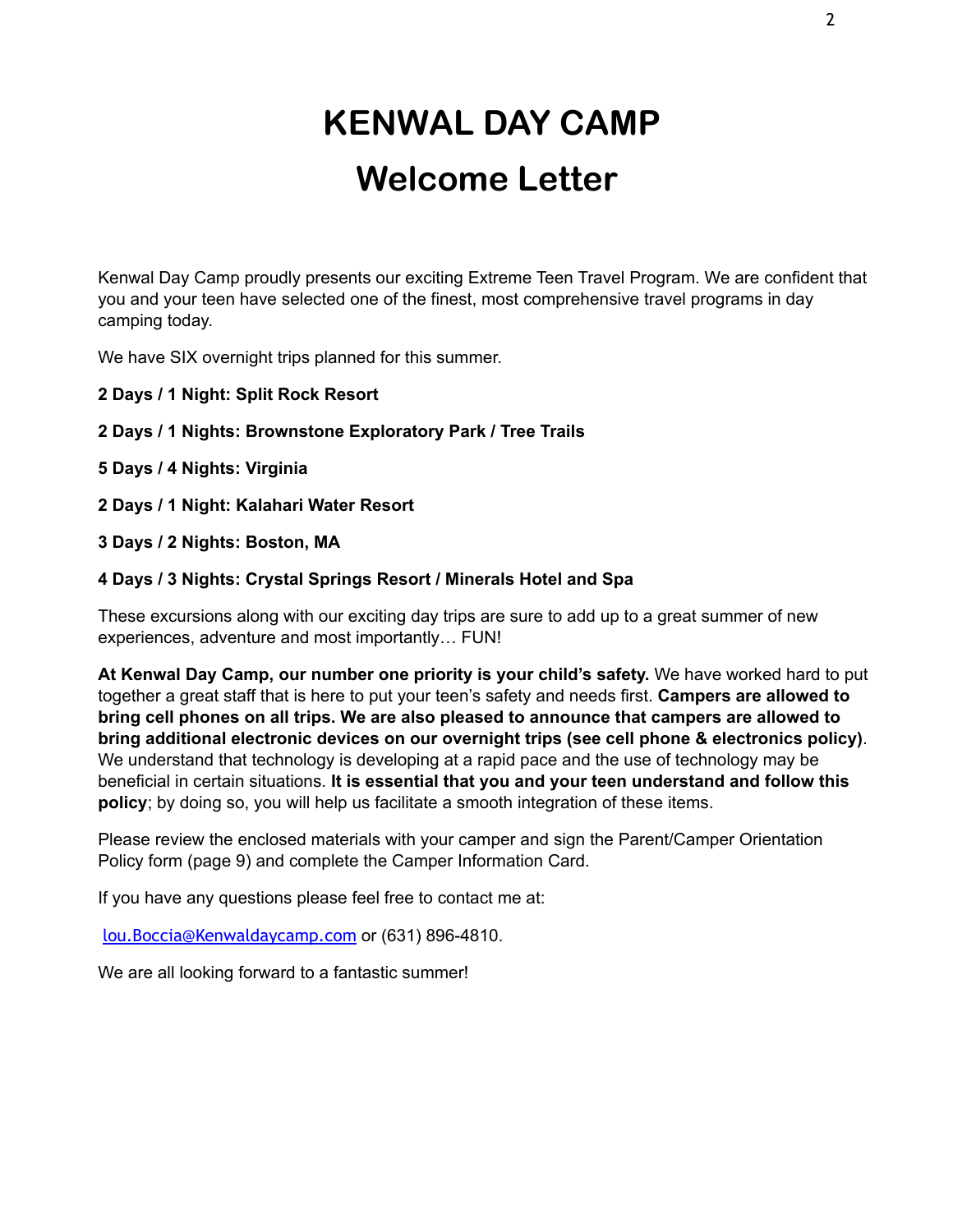# **Code of Conduct**

We are concerned with the well being of our campers and those around them. We anticipate when they are in camp or off grounds, they will abide by the following code of conduct. This will help to ensure that all campers and staff will enjoy their summer in a safe manner! Any camper who does not follow the Kenwal Code of Conduct outlined below, may be dismissed from a particular trip or camp, without a refund.

- 1) Campers are expected to treat others as they would want to be treated.
- 2) There is a **zero tolerance** policy when it comes to smoking, vaping, drinking alcoholic beverages or being in possession of controlled and/or illegal substance. Parents will be asked to pick up their child immediately, regardless of where we are.
- 3) Campers are to stay with their group or designated staff member at all times.
- 4) Campers must be in their hotel room at the time of the curfew, and remain in their room until instructed by Kenwal staff.
- 5) Campers who do not follow our "Electronics Policy" may lose the privilege.
- 6) There is a **zero tolerance** policy when it comes to BULLYING. This includes cyber, physical, and verbal bullying.

If you have any questions, please feel free to contact me at:

[lou.Boccia@kenwaldaycamp.com](mailto:lou.Boccia@kenwaldaycamp.com)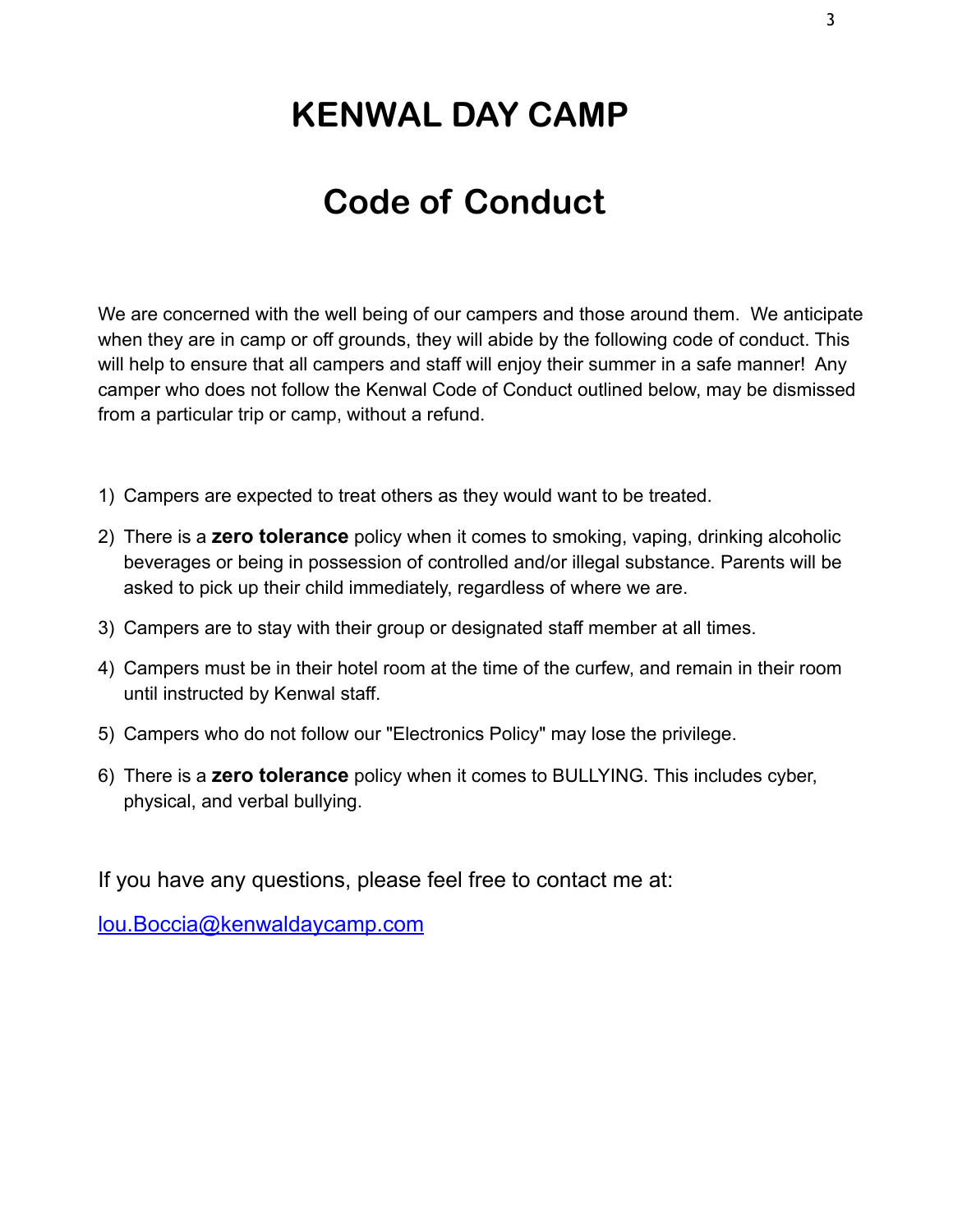# **Permission Slip**

This permission slip will cover our entire Teen Extreme Travel calendar (day trips and overnights). **ALL trips are subject to change.** 

Dear Parents:

**The following day trips are on our calendar for summer 2021: Week One:** Out to Lunch, Jones Beach, Escape Room, Mystery Trip **Week Two**: Hecksher State Park **Week Three:** County Fair Park **Week Four:** No Day Trips **Week Five:** Out to Lunch, Fire Island, Movie Day, Flight - Fit - Fun **Week Six:** Dave and Busters **Week Seven:** Bethpage State Park

**Week Eight:** Out to Lunch

#### **PLEASE NOTE THE FOLLOWING IMPORTANT TRANSPORTATION INFORMATION:**

**Day Trips:** Campers will be coming into camp on their regular morning transportation and taking their regular afternoon transportation home unless instructed otherwise. (refer to drop off / pick up sheet)

**Overnight Trips**: Parents will need to drop off and pick up their child at the designated times. All drop off's and pick up's will be at a **Kenwal Day Camp**. Please be on time! (refer to drop off / pick up sheet)

#### \*\*NOTE FOR ALL TRIPS: IF SOMEONE ELSE WILL BE PICKING UP YOUR CHILD, WRITTEN PERMISSION MUST BE SENT INTO CAMP PRIOR TO THE TRIP\*\*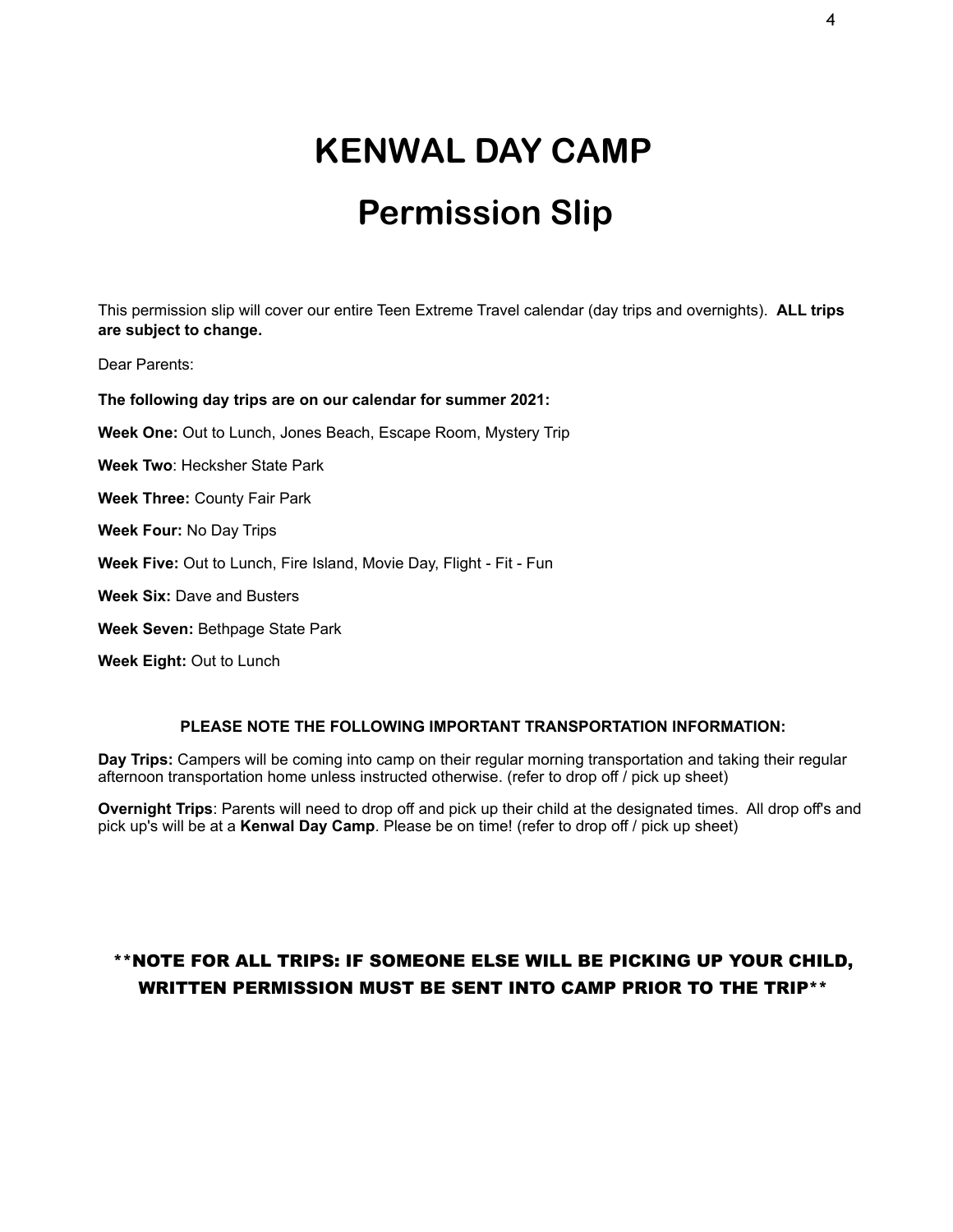# **KENWAL DAY CAMP Overnight Trip Packing Information**

The following information covers essential items that your teen needs for our overnight trips. If there are any questions, **please call your child's Group leader or Lou - (631) 896-4810.** 

#### **General Packing Information for all overnight trips :**

- Please label all clothing and personal items.
- All meals are included from the first day's lunch to the last day's lunch.
- You may want to send your child with additional spending money for snacks and souvenirs. We suggest \$15 - \$20 per day.
- Please leave valuable items at home. If you bring jewelry, wear it at all times.
- Portable video games, iPods, and iPads are allowed on overnight trips. Kenwal Day Camp **is not responsible for any personal items that are lost or stolen.**
- Please make sure to pack at least 2 bathing suits for all overnight trips
- Sunscreen
- Camp Shirts

#### Specific Trip Information

More details will be provided as we get closer to each individual trip.

Please make sure you pack enough clothing for the duration of the trip.

This guide has been prepared for your convenience. If you need further assistance or have additional questions on items your child will need for our trips do not hesitate to contact us.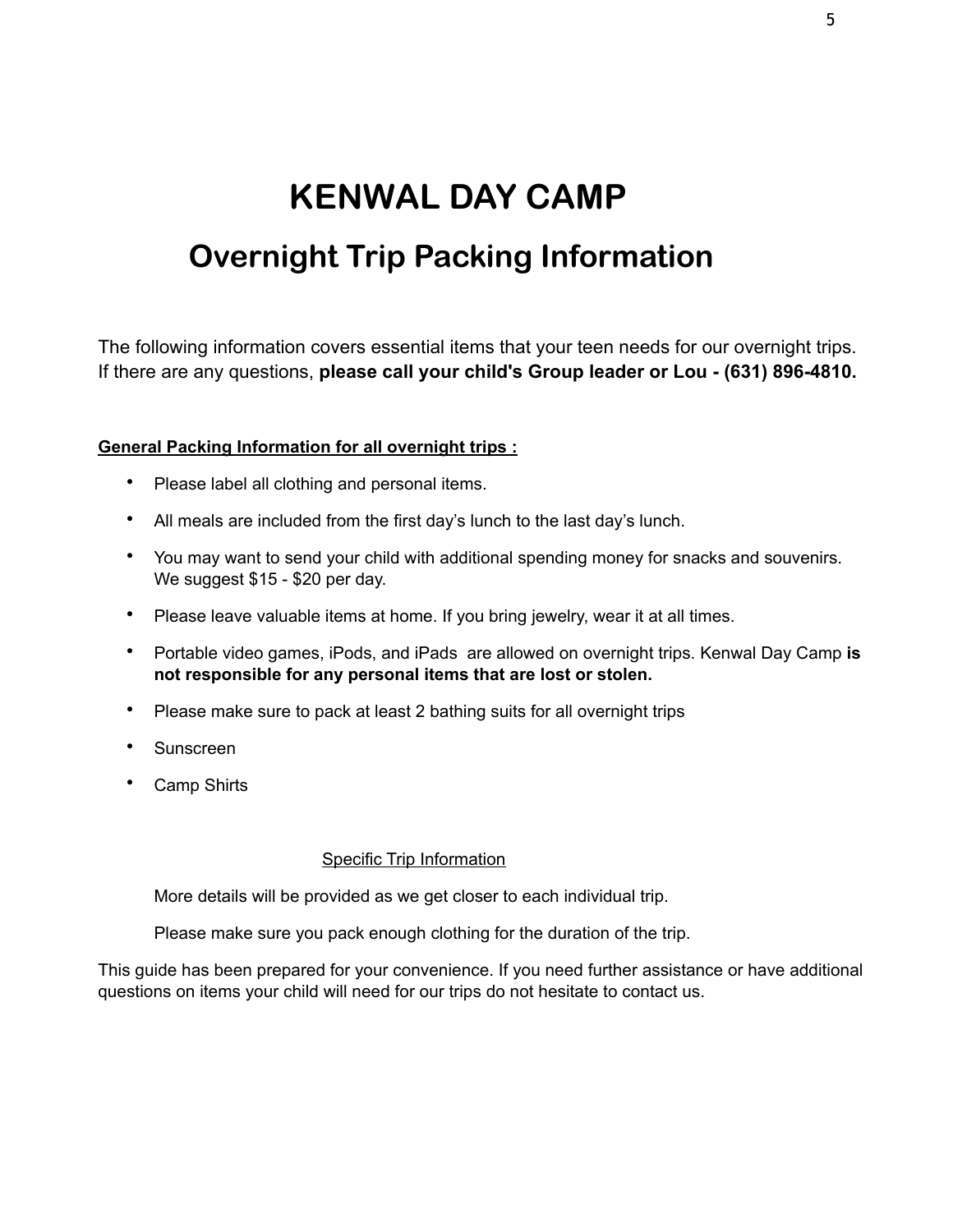# **KENWAL DAY CAMP Drop-Off and Pick-Up Procedures For Late Nights & Overnight Trips**

In an attempt to make drop-off and pick-up run smoothly, we ask that you familiarize yourself with the procedures outlined below. Should you have any questions please contact Lou at (631) 896-4810 or email Lou ([lou.boccia@kenwaldaycamp.com](mailto:lou.boccia@kenwaldaycamp.com)).

#### **MORNING DROP-OFF:**

Cars will enter **Kenwal Day Camp** and Kenwal staff will direct you to the drop off area. We will direct each car to their unloading spot where Kenwal staff will help assist so drop off moves quickly. Please be ready to unload and say goodbye in a speedy manor.

#### **LATE-NIGHT PICK-UP:**

Cars will enter **Kenwal Day Camp** and Kenwal staff will direct you to the parking area. Once parked, please stay in your car or near the parking area and allow the buses to unload luggage first, then campers. You will be notified from Kenwal staff when to approach the buses. Thank you for your understanding.

#### **WE HAVE INCLUDED A DROP OFF & PICK UP TIMES SHEET FOR LATE NIGHTS AND OVERNIGHTS IN THIS PACKET.**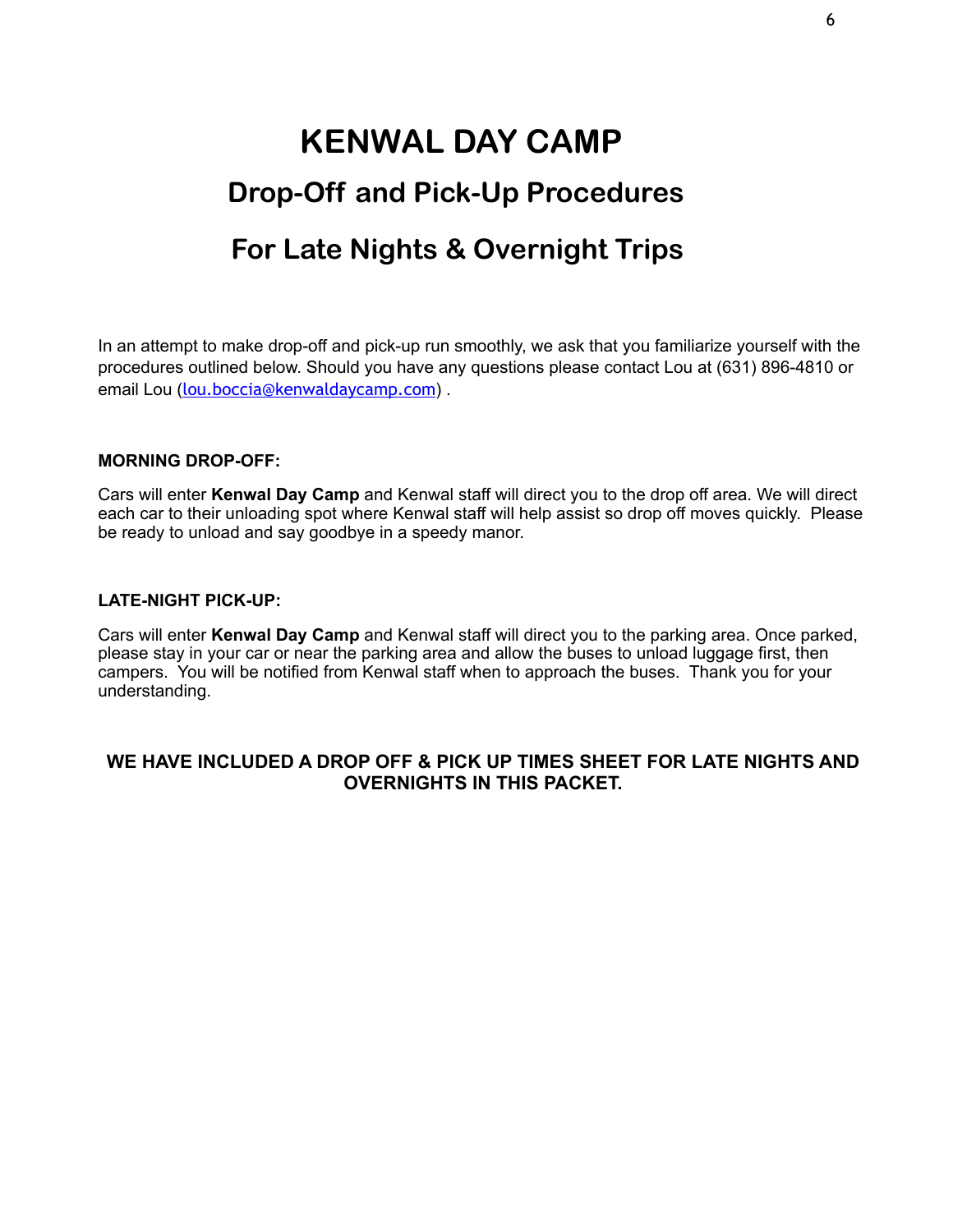## **Cell Phone & Electronic Device Policy**

Kenwal Day Camp takes the safety of all its campers seriously and we recognize that on our overnight trips there may be situations when it is important for your child to have access to a cell phone. Therefore, cell phones will be permitted on all trips.

#### **CELL PHONE POLICY**

The use of a cell phone in a travel program is a privilege, not a right. Camper agrees that cell phone usage is permitted for the following reasons:

- 1. Phones may be used in case of an emergency.
- 2. Phones may be used to check in with parents or guardians at **designated times.**
- 3. Campers are not permitted to answer cell phone unless it is a staff member calling them.
- 4. Campers are not permitted to use cell phones on camp grounds.
- 5. Parents are not permitted to call their child's cell phone. Your child will check in with you **at the designated time. If you need to get in touch with your child while they are on a trip, you must call or text their Group Leader first then Lou, and we will have your child call ASAP.**
- **6.** Camper understands that if an emergency situation arises where he/she must use their cell phone, he/she must call their **COUNSELOR OR GROUP LEADER** first. If the camper is unable to reach the group leader, he/she is to call Lou, and then Kenwal Day Camp's office. **Kenwal will provide each camper with the phone numbers of their counselors, group leaders, Lou, and the Kenwal office.**
- **7.** Campers are permitted to use their cell phones for photos **when instructed to do so**.
- 8. Campers are responsible for safeguarding their cell phone. Counselors, group leaders and travel director will not be permitted to hold cell phones for campers.
- 9. The travel director, group leaders, and counselors have the right to check a camper's cell phone log at any time.
- 10.Lou and the group leaders will have the final say on all trips with regard to what constitutes appropriate cell phone usage.

Any camper who violates the aforementioned rules will lose the right to bring a cell phone on other trips. The use of cell phones for the purpose of inappropriate texting will lead to automatic loss of cell phone usage for the duration of the summer. **CYBER BULLYING OF ANY KIND WILL NOT BE TOLERATED AND IS GROUNDS FOR IMMEDIATE DISMISSAL FROM THE PROGRAM WITHOUT A REFUND OF TUITION.**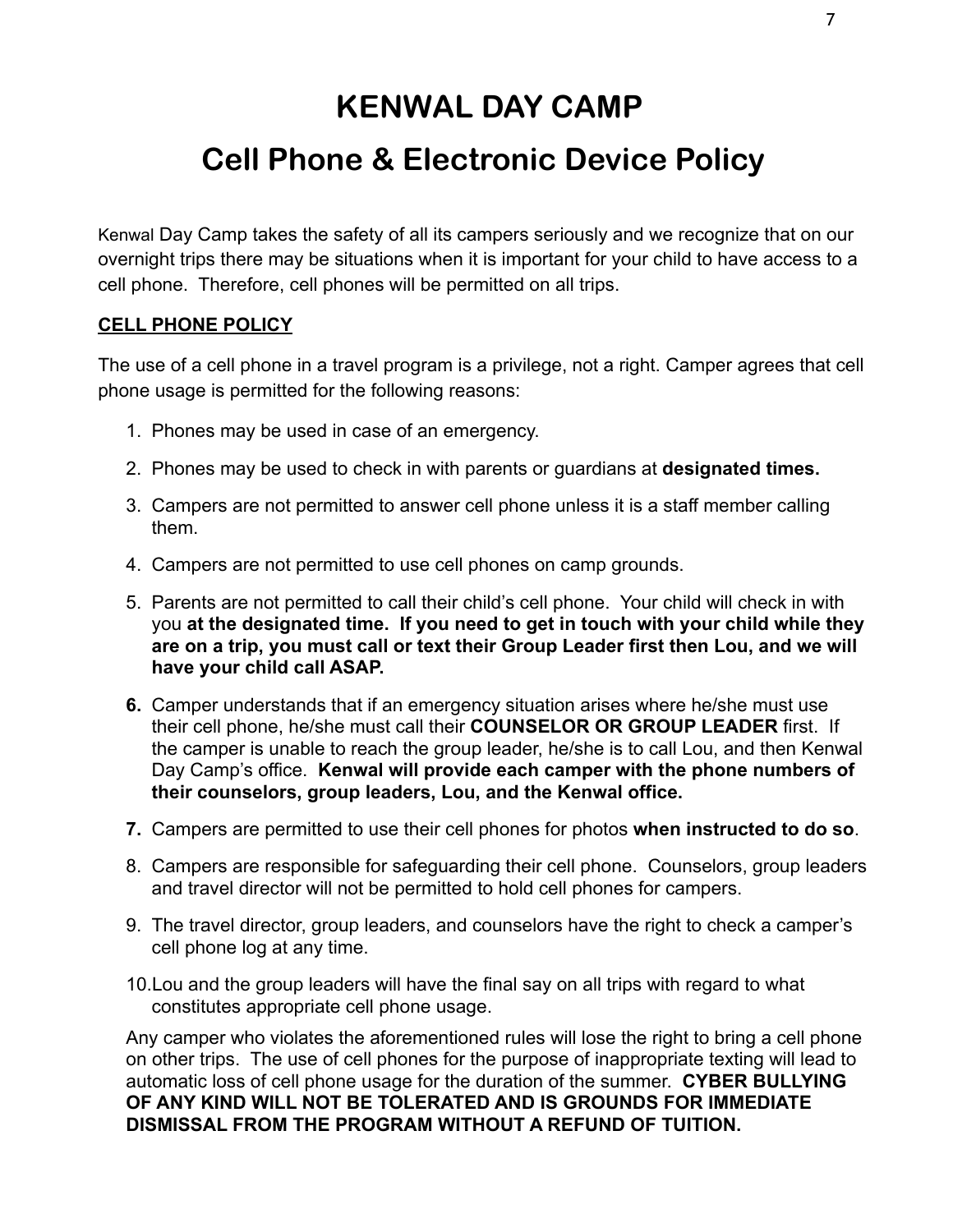## **ELECTRONIC DEVICE POLICY**

**Kenwal Day Camp** understands that technology is evolving at a rapid pace and young adults would like to "stay connected" as much as possible. However, we want all of our campers to be fully engaged and actively participating in our travel programs. In an effort to create a balance we are allowing some electronic devices to be brought on our overnight trips. This contract will outline what are acceptable electronic devices and when it is appropriate for campers to use them. Below is a list of items that are approved for your camper to bring on our overnight trips ONLY.

If you do not see an item on the list or have a question about bringing a particular electronic device on our trips, please contact Lou at Lou.Boccia@kenwaldaycamp.com.

- iPads or other tablets
- Ebook readers

#### Campers are permitted to use these devices on the buses. **CAMPERS ARE NOT ALLOWED TO USE THESE DEVICES WHEN PARTICIPATING IN AN ACTIVITY.**

Electronic devices may not be used for the following:

- Use of social media (example: Facebook)
- Correspondence (example: email)
- Text messaging or similar programs
- Surfing the web

#### **This is not a complete list; Kenwal Day Camp staff has the right to amend this list at any time**.

While it is impossible for Kenwal Day Camp to monitor the use of cell phones or electronic devices at night in hotel rooms, it is stated in this policy that the use of any cell phone or electronic device "after hours" by campers for inappropriate use may result in the device(s) being taken from the camper.

#### **Kenwal Day Camp is not responsible for lost or stolen electronic devices. Campers assume all risk when bringing these items on overnight trips.**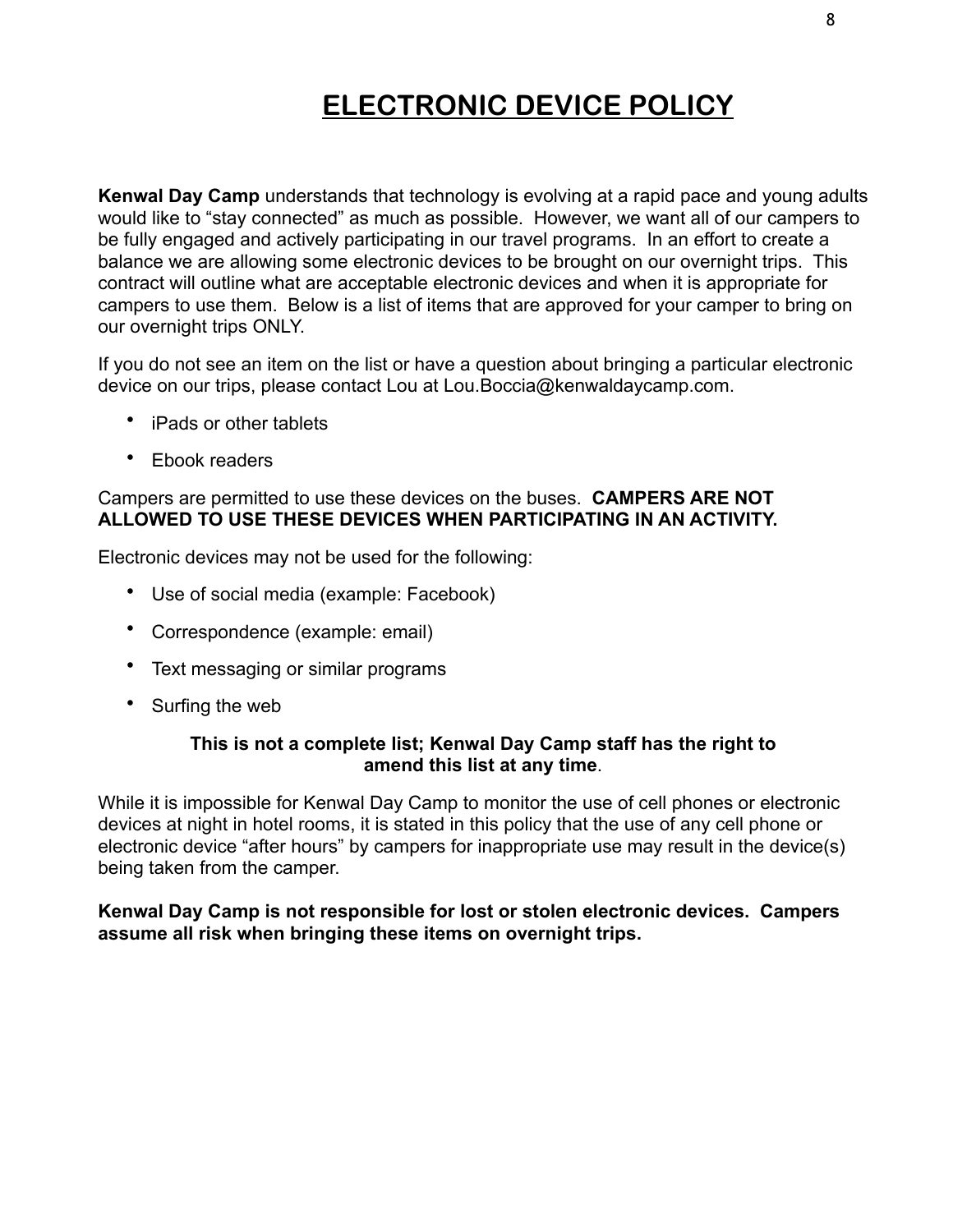## **EXTREME TEEN**

### **CODE OF CONDUCT:**

I understand the stated **Code of Conduct** for Kenwal Day Camp Teen Extreme Travel Program and will abide by it. Parents and Campers, by signing the Parent Camper Orientation Policy for Conduct you are aware that violations of the Code of Conduct may require you to withdraw your child from camp and/or activities without a refund of tuition. If your child breaks this contract and it is deemed necessary for him/her to be sent home while on an overnight trip, this will be done at the parent/guardian's expense.

### **CELL PHONE & ELECTRONIC DEVICE POLICY:**

#### **CAMPER:**

I understand that possession of a cell phone and/or an electronic device on Kenwal Day Camp trips is a privilege and may be revoked at any time at the discretion of Kenwal Day Camp. I understand that Kenwal Day Camp and its employees are not responsible for theft or damage of my cell phone or any electronic device. Kenwal Day Camp is not responsible for investigating the loss or damage of any phone.

#### **PARENT /GUARDIAN:**

I understand this contract allows my child to bring his/her cell phone and permitted electronic devices only on approved trips. Furthermore, I understand that Kenwal Day Camp and its employees are in no way responsible for any theft or damage to my child's cell phone or any electronic device. Kenwal Day Camp is not responsible for investigating the loss or damage of any phone or any electronic device. Should my child's cell phone be confiscated, I understand it will not be returned until I pick up my child at the end of the trip.

### **TRIPS PERMISSION SLIP:**

This permission slip will cover our entire Travel calendar (day trips and overnights). I have read and understand the Permission Slip for the Kenwal Day Camp Teen Extreme Travel Program. Parents, by signing the Parent / Camper Orientation Permission Slip, you are granting permission for your child to participate on all listed trips as well as alternate trips that may be planned due to inclement weather and other factors out of our control.

### **BUS AND HOTEL RULES**

By signing below, you and your teen agree to all of the previously mentioned policies.

\_\_\_\_\_\_\_\_\_\_\_\_\_\_\_\_\_\_\_\_\_\_\_\_\_\_\_\_\_ \_\_\_\_\_\_\_\_\_\_\_\_\_\_\_\_\_\_\_\_\_\_\_\_\_\_\_\_\_\_\_\_\_\_ Parent / Guardian Signature **Parent / Guardian (Print Name)** 

 $\overline{\phantom{a}}$  , and the contribution of the contribution of the contribution of the contribution of the contribution of the contribution of the contribution of the contribution of the contribution of the contribution of the Camper Signature Camper (Print Name)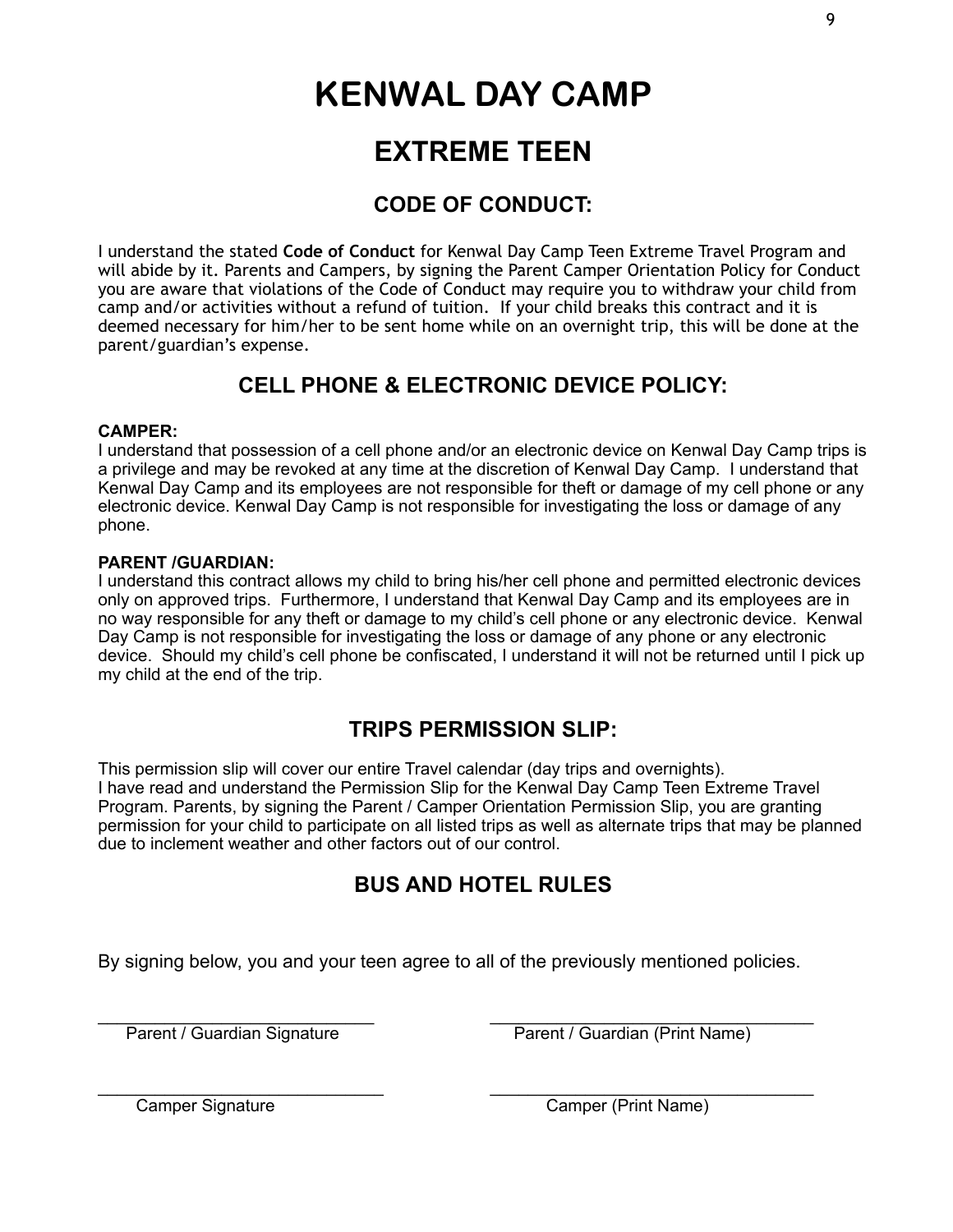Hello Extreme Teen Parents,

We are looking forward to a great summer for traveling! Here is some information about our program for the summer of 2018.

#### Orientation date: Thursday, 6/16 Orientation schedule: **6:15pm - All new families to the program. 7:00pm - Returning families to the program**

Please **print and read** over all the attachments and bring them with you the night of the orientation on 6/16.

#### **\*You will need to sign page 9 of the Orientation Packet and fill out the Camper Information Sheet, both will be handed in orientation night on 6/16.\***

If you have any questions don't hesitate to email [\(lou.boccia@kenwaldaycamp.com](mailto:lou.boccia@kenwaldaycamp.com)) or text me (631-896-4810).

#### **Attachments:**

Extreme Teen Orientation Packet Drop off / Pick up schedule Hotel and Bus rules Camper Information sheet

Thank you and I'm looking forward to seeing everyone next week.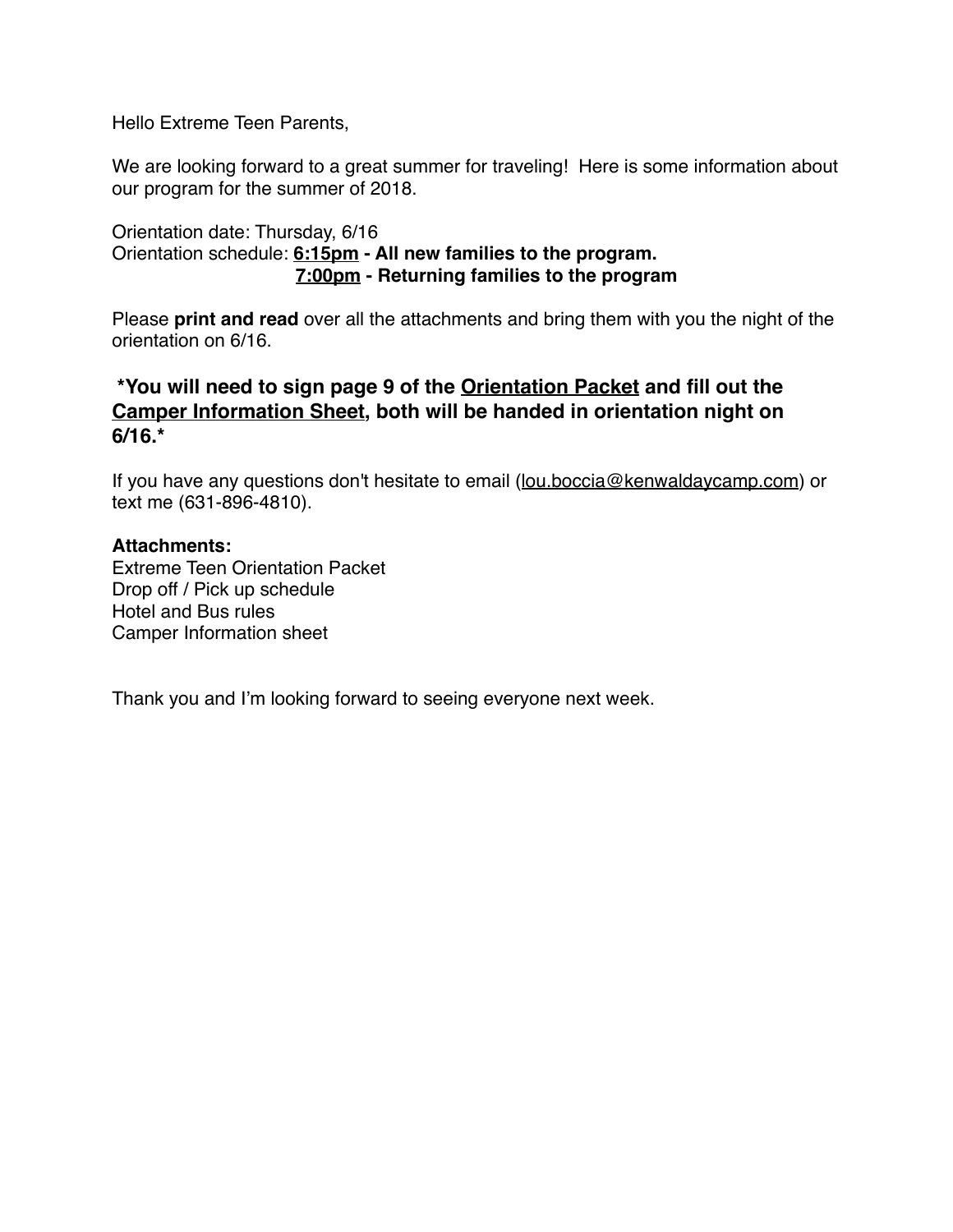## **KENWAL DAY CAMP - EXTREME TEEN BUS / HOTEL RULES**

## **Bus Rules**

- •You may eat, but if you make a mess, the privilege will be taken away.
- •Water bottles only! No soda, sports drinks, or gum ever!
- •You may use your electronic devices but no social media.
- •Stay seated, keep your voices low, and only use the bathroom for emergencies.
- •Take only what you need off the bus and leave what you don't.

## **Hotel Rules**

- **•Stay in your room at all times. Doors will be taped.**
- •Do not answer the door for anyone except for me and Kenwal staff. (Password)
- •Do not use the hotel phone for any reason.
- •If campers notice any damage to the rooms they must notify a staff member immediately. We will notify the hotel so that campers are not held responsible.
- •If you have any problems either call or text your Counselor or GL. Elaboration: problems with room, problems with roommates, sickness (parents can't help you from home!) That is the only reason you should use your phone!
- •There are two beds in the room, no one sleeps on the floor, chairs, or bathtub.
- •You are to shower every day and brush your teeth!! **Personal hygiene is a must!**
- •When we are ready to leave, you must have everything you need and be ready to go. No excuses!!
- •You will be told the night before, what time to be up and ready. **You must be ready at that time!**
- •You can have food in your room, but you must clean up after yourself or the privilege will be taken away.
- •Room checks will be made frequently. **Never double lock or chain your door.**
- •Be tolerant of your roommates. The idea is to have a fun and pleasurable experience. Please make an attempt to compromise any issues before you contact your GL.
- •Do not stay up all night, we have action packed days and you don't want to be exhausted!
- •**Keep the noise levels to a minimum.** There are other guests staying in rooms, and they do not want to hear screaming kids all night! That goes for walking in the hallways as well.
- •Most important: Have fun! This is a unique experience and you should get as much as possible from it!

#### **\*By signing the permission slip/cell phone/electronic devices policy, my child and I have read understand the rules mentioned above.\***